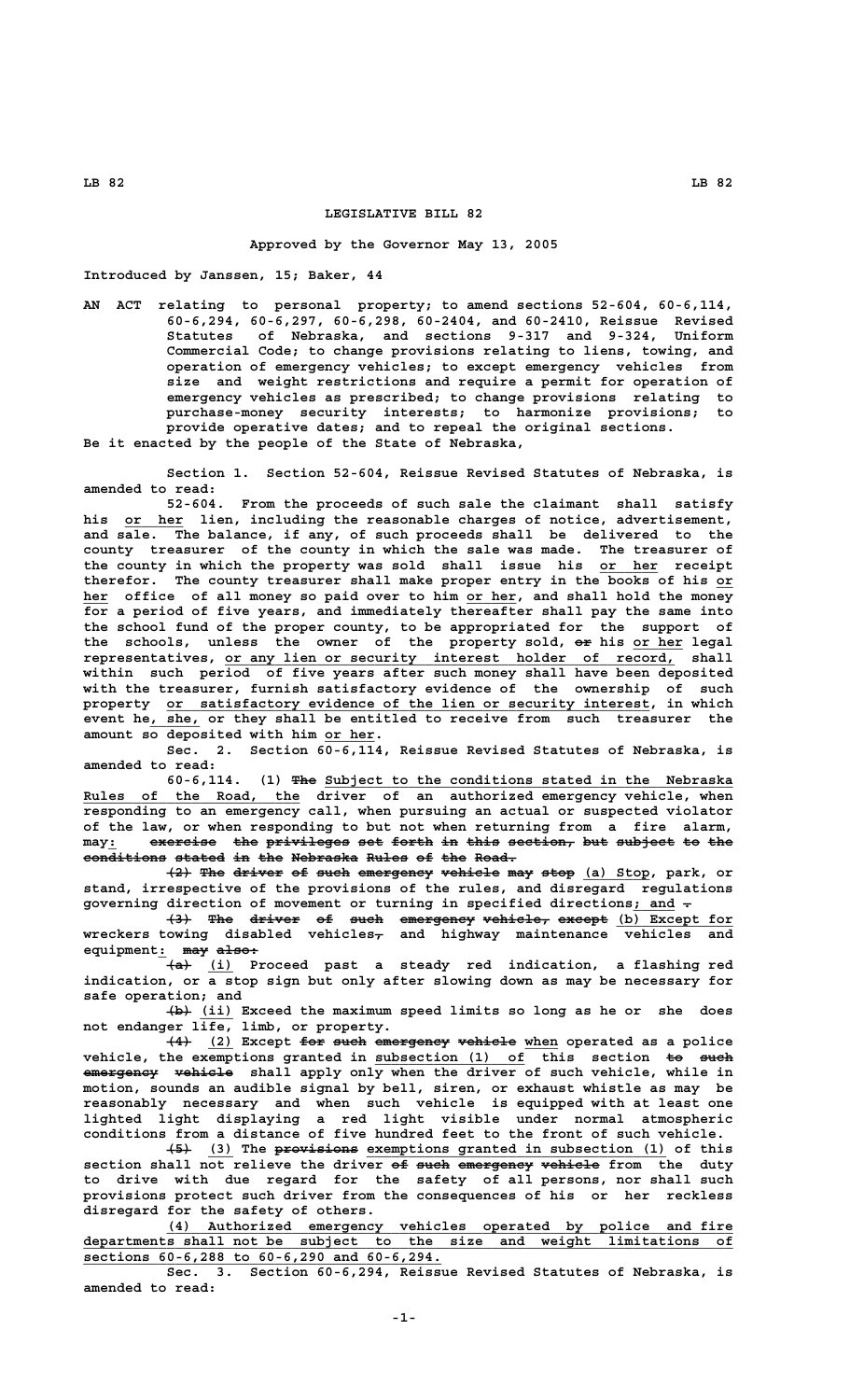**60-6,294. (1) Every vehicle, whether operated singly or in a combination of vehicles, and every combination of vehicles shall comply with subsections (2) and (3) of this section except as provided in sections 60-6,294.01 and 60-6,297. The limitations imposed by this section shall be supplemental to all other provisions imposing limitations upon the size and weight of vehicles.**

**(2) No wheel of a vehicle or trailer equipped with pneumatic or solid rubber tires shall carry a gross load in excess of ten thousand pounds on any highway nor shall any axle carry a gross load in excess of twenty thousand pounds on any highway. An axle load shall be defined as the total load transmitted to the highway by all wheels the centers of which may be included between two parallel transverse vertical planes forty inches apart extending across the full width of the vehicle.**

**(3) No group of two or more consecutive axles shall carry a load in pounds in excess of the value given in the following table corresponding to the distance in feet between the extreme axles of the group, measured longitudinally to the nearest foot, except that the maximum load carried on any group of two or more axles shall not exceed eighty thousand pounds on the National System of Interstate and Defense Highways unless the Director-State Engineer pursuant to section 60-6,295 authorizes a greater weight. Distance in feet Maximum load in pounds carried**

**between the on any group of two or more extremes of consecutive axles**

| any group of |  |  |
|--------------|--|--|
|              |  |  |

| two or more |        |        |                      |                             |       |       |
|-------------|--------|--------|----------------------|-----------------------------|-------|-------|
| consecutive | Two    | Three  | Four                 | Five                        | Six   | Seven |
| axles       | Axles  | Axles  | Axles                | Axles                       | Axles | Axles |
| 4           | 34,000 |        |                      |                             |       |       |
| 5           | 34,000 |        |                      |                             |       |       |
| 6           | 34,000 |        |                      |                             |       |       |
| 7           | 34,000 |        |                      |                             |       |       |
| 8           | 34,000 | 42,000 |                      |                             |       |       |
| 9           | 39,000 | 42,500 |                      |                             |       |       |
| 10          | 40,000 | 43,500 |                      |                             |       |       |
| 11          |        | 44,000 |                      |                             |       |       |
| 12          |        |        | 45,000 50,000        |                             |       |       |
| 13          |        |        | 45,500 50,500        |                             |       |       |
| 14          |        |        | 46,500 51,500        |                             |       |       |
| 15          |        |        | 47,000 52,000        |                             |       |       |
| 16          |        |        | 48,000 52,500 58,000 |                             |       |       |
| 17          |        |        | 48,500 53,500 58,500 |                             |       |       |
| 18          |        |        | 49,500 54,000 59,000 |                             |       |       |
| 19          |        |        | 50,000 54,500 60,000 |                             |       |       |
| 20          |        |        | 51,000 55,500 60,500 |                             |       |       |
| 21          |        |        | 51,500 56,000 61,000 |                             |       |       |
| 22          |        |        | 52,500 56,500 61,500 |                             |       |       |
| 23          |        |        | 53,000 57,500 62,500 |                             |       |       |
| 24          |        |        | 54,000 58,000 63,000 |                             |       |       |
| 25          |        |        |                      | 54,500 58,500 63,500 69,000 |       |       |
| 26          |        |        |                      | 55,500 59,500 64,000 69,500 |       |       |
| 27          |        |        |                      | 56,000 60,000 65,000 70,000 |       |       |
| 28          |        |        |                      | 57,000 60,500 65,500 71,000 |       |       |
| 29          |        |        |                      | 57,500 61,500 66,000 71,500 |       |       |
| 30          |        |        |                      | 58,500 62,000 66,500 72,000 |       |       |
| 31          |        |        |                      | 59,000 62,500 67,500 72,500 |       |       |
| 32          |        |        |                      | 60,000 63,500 68,000 73,000 |       |       |
| 33          |        |        |                      | 64,000 68,500 74,000        |       |       |
| 34          |        |        |                      | 64,500 69,000 74,500        |       |       |
| 35          |        |        |                      | 65,500 70,000 75,000        |       |       |
| 36          |        |        |                      | 66,000 70,500 75,500        |       |       |
| 37          |        |        |                      | 66,500 71,000 76,000 81,500 |       |       |
| 38          |        |        |                      | 67,500 72,000 77,000 82,000 |       |       |
| 39          |        |        |                      | 68,000 72,500 77,500 82,500 |       |       |
| 40          |        |        |                      | 68,500 73,000 78,000 83,500 |       |       |
| 41          |        |        |                      | 69,500 73,500 78,500 84,000 |       |       |
| 42          |        |        |                      | 70,000 74,000 79,000 84,500 |       |       |
| 43          |        |        |                      | 70,500 75,000 80,000 85,000 |       |       |
| 44          |        |        |                      | 71,500 75,500 80,500 85,500 |       |       |
| 45          |        |        |                      | 72,000 76,000 81,000 86,000 |       |       |
| 46          |        |        |                      | 72,500 76,500 81,500 87,000 |       |       |
| 47          |        |        |                      | 73,500 77,500 82,000 87,500 |       |       |
| 48          |        |        |                      | 74,000 78,000 83,000 88,000 |       |       |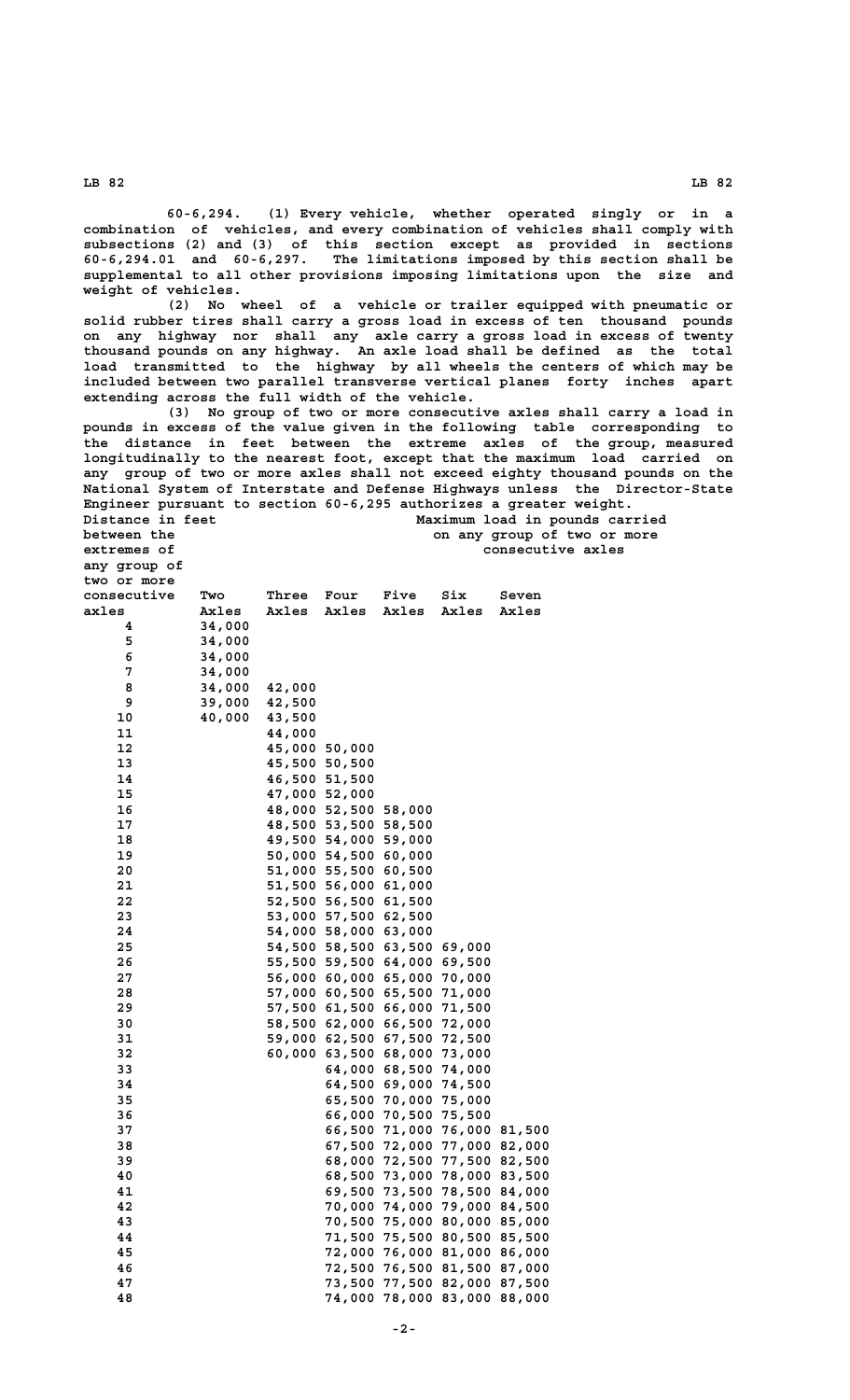| 49 | 74,500 78,500 83,500 88,500 |                      |  |
|----|-----------------------------|----------------------|--|
| 50 | 75,500 79,000 84,000 89,000 |                      |  |
| 51 | 76,000 80,000 84,500 89,500 |                      |  |
| 52 | 76,500 80,500 85,000 90,500 |                      |  |
| 53 | 77,500 81,000 86,000 91,000 |                      |  |
| 54 | 78,000 81,500 86,500 91,500 |                      |  |
| 55 | 78,500 82,500 87,000 92,000 |                      |  |
| 56 | 79,500 83,000 87,500 92,500 |                      |  |
| 57 | 80,000 83,500 88,000 93,000 |                      |  |
| 58 |                             | 84,000 89,000 94,000 |  |
| 59 |                             | 85,000 89,500 94,500 |  |
| 60 |                             | 85,500 90,000 95,000 |  |

**(4) The distance between axles shall be measured to the nearest foot. When a fraction is exactly one-half foot, the next larger whole number shall be used, except that:**

**(a) Any group of three axles shall be restricted to a maximum load of thirty-four thousand pounds unless the distance between the extremes of the first and third axles is at least ninety-six inches in fact; and**

**(b) The maximum gross load on any group of two axles, the distance between the extremes of which is more than eight feet but less than eight feet six inches, shall be thirty-eight thousand pounds.**

**(5) The limitations of subsections (2) through (4) of this section shall apply as stated to all main, rural, and intercity highways but shall not be construed as inhibiting heavier axle loads in metropolitan areas, except on the National System of Interstate and Defense Highways, if such loads are not prohibited by city ordinance.**

**(6) The weight limitations of wheel and axle loads as defined in subsections (2) through (4) of this section shall be restricted to the extent deemed necessary by the Department of Roads for a reasonable period when road subgrades or pavements are weak or are materially weakened by climatic conditions.**

**(7) Two consecutive sets of tandem axles may carry a gross load of thirty-four thousand pounds each when the overall distance between the first and last axles of such consecutive sets of tandem axles is thirty-six, thirty-seven, or thirty-eight feet except as provided in section 60-6,297. Such vehicles shall be subject to section 60-6,301.**

**(8) If any vehicle crosses a bridge with a total gross load in excess of the posted capacity of such bridge and as a result of such crossing any damage results to the bridge, the owner of such vehicle shall be responsible for all of such damage.**

**(9) Vehicles equipped with a greater number of axles than provided in the tables in subsection (3) of this section shall be legal if they do not exceed the maximum load upon any wheel or axle, the maximum load upon any group of two or more consecutive axles, and the total gross weight, or any of such weights as provided in subsections (2) and (3) of this section.**

**(10) Subsections (1) through (9) of this section shall not apply to a** vehicle which has been issued a permit pursuant to section 60-6,299<sub>L</sub> or to a **rubber-tired crane with a fixed load when the requirements of subdivision \_\_\_\_\_\_\_\_\_\_\_\_\_\_\_\_\_\_\_\_\_\_\_\_\_\_\_\_\_\_\_\_\_\_\_\_\_\_\_\_ (2)(i) of section 60-6,288 are met, or an emergency vehicle when the \_\_\_\_\_\_\_\_\_\_\_\_\_\_\_\_\_\_\_\_\_\_\_\_\_\_\_\_\_\_\_\_\_\_\_\_\_\_\_\_\_\_\_\_\_\_\_\_\_\_\_\_\_\_\_\_\_\_\_\_\_\_\_\_\_ requirements of subdivision (1)(a)(v) of section 60-6,298 are met.**

**(11) Any two consecutive axles the centers of which are more than forty inches and not more than ninety-six inches apart, measured to the nearest inch between any two adjacent axles in the series, shall be defined as tandem axles, and the gross weight transmitted to the road surface through such series shall not exceed thirty-four thousand pounds. No axle of the series shall exceed the maximum weight permitted under this section for a single axle.**

**(12) Dummy axles shall be disregarded in determining the lawful weight of a vehicle or vehicle combination for operation on the highway. Dummy axle shall mean an axle attached to a vehicle or vehicle combination in a manner so that it does not articulate or substantially equalize the load and does not carry at least the lesser of eight thousand pounds or eight percent of the gross weight of the vehicle or vehicle combination.**

**Sec. 4. Section 60-6,297, Reissue Revised Statutes of Nebraska, is amended to read:**

**60-6,297. The provisions of subdivision (1)(b) of section 60-6,290 and subsections (2) and (3) of section 60-6,294 shall not apply when a disabled combination of vehicles is towed if the combination of vehicles, together with the wrecker or tow truck, does not exceed one hundred thirty —————— \_\_\_\_\_ fifty feet, inclusive of front and rear bumpers including load. Such exception shall apply only if the disabled combination of vehicles is being towed directly to the nearest place of secure safekeeping. The towing vehicle**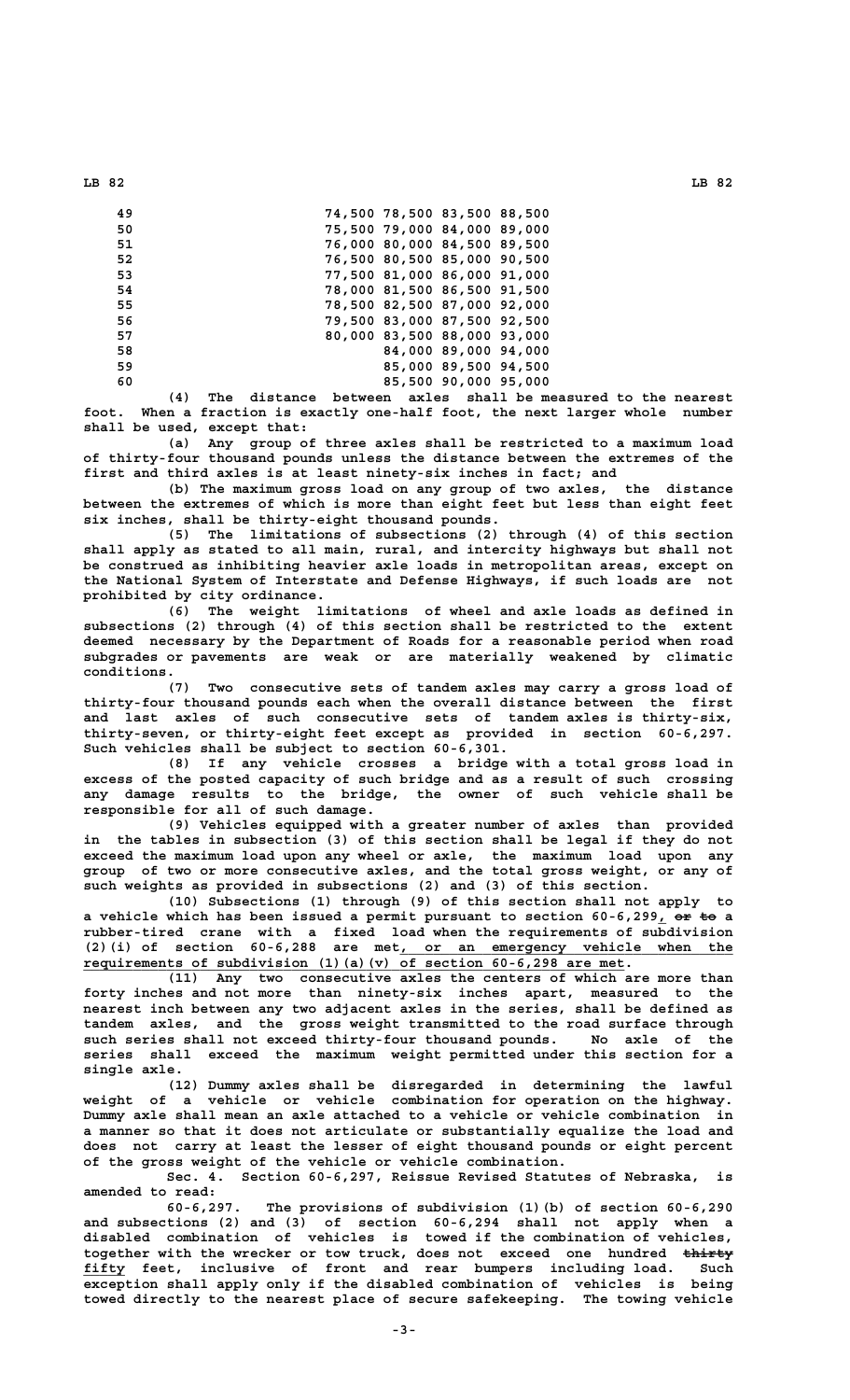**shall be connected with the air brakes and brake lights of the towed vehicle.** For purposes of this section, place of secure safekeeping means a place off  **\_\_\_\_\_\_\_\_\_\_\_\_\_\_\_\_\_\_\_\_\_\_\_\_\_\_\_\_\_\_\_\_\_\_\_\_\_\_\_\_\_\_\_\_\_\_\_\_\_\_\_\_\_\_\_\_\_\_\_\_\_\_\_\_\_\_\_\_\_\_\_\_\_\_\_\_\_\_ the traveled portion of the highway that can accommodate the parking of such** vehicles in order for the vehicles to be (1) repaired or (2) dismantled and<br>operated in compliance with subdivision (1)(b) of section 60-6,290 and compliance with subdivision (1)(b) of section 60-6,290 and  **\_\_\_\_\_\_\_\_\_\_\_\_\_\_\_\_\_\_\_\_\_\_\_\_\_\_\_\_\_\_\_\_\_\_\_\_\_\_\_\_\_\_\_\_ subsections (2) and (3) of section 60-6,294.**

**Sec. 5. Section 60-6,298, Reissue Revised Statutes of Nebraska, is**

**amended to read: 60-6,298. (1)(a) The Department of Roads or the Nebraska State Patrol, with respect to highways under its jurisdiction including the National System of Interstate and Defense Highways, and local authorities, with respect to highways under their jurisdiction, may in their discretion upon application and good cause being shown therefor issue a special, continuing, or continuous permit in writing authorizing the applicant or his or her designee:**

**(i) To operate or move a vehicle, a combination of vehicles, or objects of a size or weight of vehicle or load exceeding the maximum specified by law when such permit is necessary:**

**(A) To further the national defense or the general welfare;**

**(B) To permit movement of cost-saving equipment to be used in highway or other public construction or in agricultural land treatment; or (C) Because of an emergency, an unusual circumstance, or a very**

 **special situation; (ii) To operate vehicles, for a distance up to one hundred twenty miles, loaded up to fifteen percent greater than the maximum weight specified by law, up to ten percent greater than the maximum length specified by law, except that for a truck-tractor semitrailer trailer combination utilized to transport sugar beets which may be up to twenty-five percent greater than the maximum length specified by law, or both, when carrying grain or other seasonally harvested products from the field where such grain or products are harvested to storage, market, or stockpile in the field or from stockpile to market or factory when failure to move such grain or products in abundant quantities would cause an economic loss to the person or persons whose grain or products are being transported or when failure to move such grain or products in as large quantities as possible would not be in the best interests of the national defense or general welfare. The distance limitation may be waived for vehicles when carrying dry beans from the field where harvested to storage or market when dry beans are not normally stored, purchased, or used within the permittee's local area and must be transported more than one hundred twenty miles to an available marketing or storage destination. No permit shall authorize a weight greater than twenty thousand pounds on any**

 **single axle; (iii) To transport an implement of husbandry which does not exceed twelve and one-half feet in width during daylight hours, except that the** permit shall not allow transport on holidays;  $\Theta \hat{r}$ 

**(iv) To operate one or more recreational vehicles, as defined in section 71-4603, exceeding the maximum width specified by law if movement of the recreational vehicles is prior to retail sale and the recreational vehicles comply with subdivision (2)(k) of section 60-6,288; or**  $\div$  **A eopy of** the permit shall be carried with the recreational vehicle or vehicles.

 **\_\_\_\_\_\_\_\_\_\_\_\_\_\_\_\_\_\_\_\_\_\_\_\_\_\_\_\_\_\_\_\_\_\_\_\_\_\_\_\_\_\_\_\_\_\_\_\_\_\_\_\_\_\_\_\_\_\_\_\_\_\_\_\_\_\_\_\_ (v) To operate an emergency vehicle for purposes of sale, \_\_\_\_\_\_\_\_\_\_\_\_\_\_\_\_\_\_\_\_\_\_\_\_\_\_\_\_\_\_\_\_\_\_\_\_\_\_\_\_\_\_\_\_\_\_\_\_\_\_\_\_\_\_\_\_\_\_\_\_\_\_\_\_\_\_\_\_\_\_\_\_\_\_\_\_\_\_ demonstration, exhibit, or delivery, if the applicant or his or her designee \_\_\_\_\_\_\_\_\_\_\_\_\_\_\_\_\_\_\_\_\_\_\_\_\_\_\_\_\_\_\_\_\_\_\_\_\_\_\_\_\_\_\_\_\_\_\_\_\_\_\_\_\_\_\_\_\_\_\_\_\_\_\_\_\_\_\_\_\_\_\_\_\_\_\_\_\_\_ is a manufacturer or sales agent of the emergency vehicle. No permit shall be** issued for an emergency vehicle which weighs over sixty thousand pounds on a  **tandem axle. \_\_\_\_\_\_\_\_\_\_\_\_**

**(b) No permit shall be issued under subdivision (a)(i) of this subsection for a vehicle carrying a load unless such vehicle is loaded with an object which exceeds the size or weight limitations, which cannot be dismantled or reduced in size or weight without great difficulty, and which of necessity must be moved over the highways to reach its intended destination. No permit shall be required for the temporary movement on highways other than dustless-surfaced state highways and for necessary access to points on such highways during daylight hours of cost-saving equipment to be used in highway or other public construction or in agricultural land treatment when such temporary movement is necessary and for a reasonable distance.**

**(2) The application for any such permit shall specifically describe the vehicle, the load to be operated or moved, whenever possible the particular highways for which permit to operate is requested, and whether such permit is requested for a single trip or for continuous or continuing operation.**

**(3) The department or local authority is authorized to issue or withhold such permit at its discretion or, if such permit is issued, to limit the number of days during which the permit is valid, to limit the number of**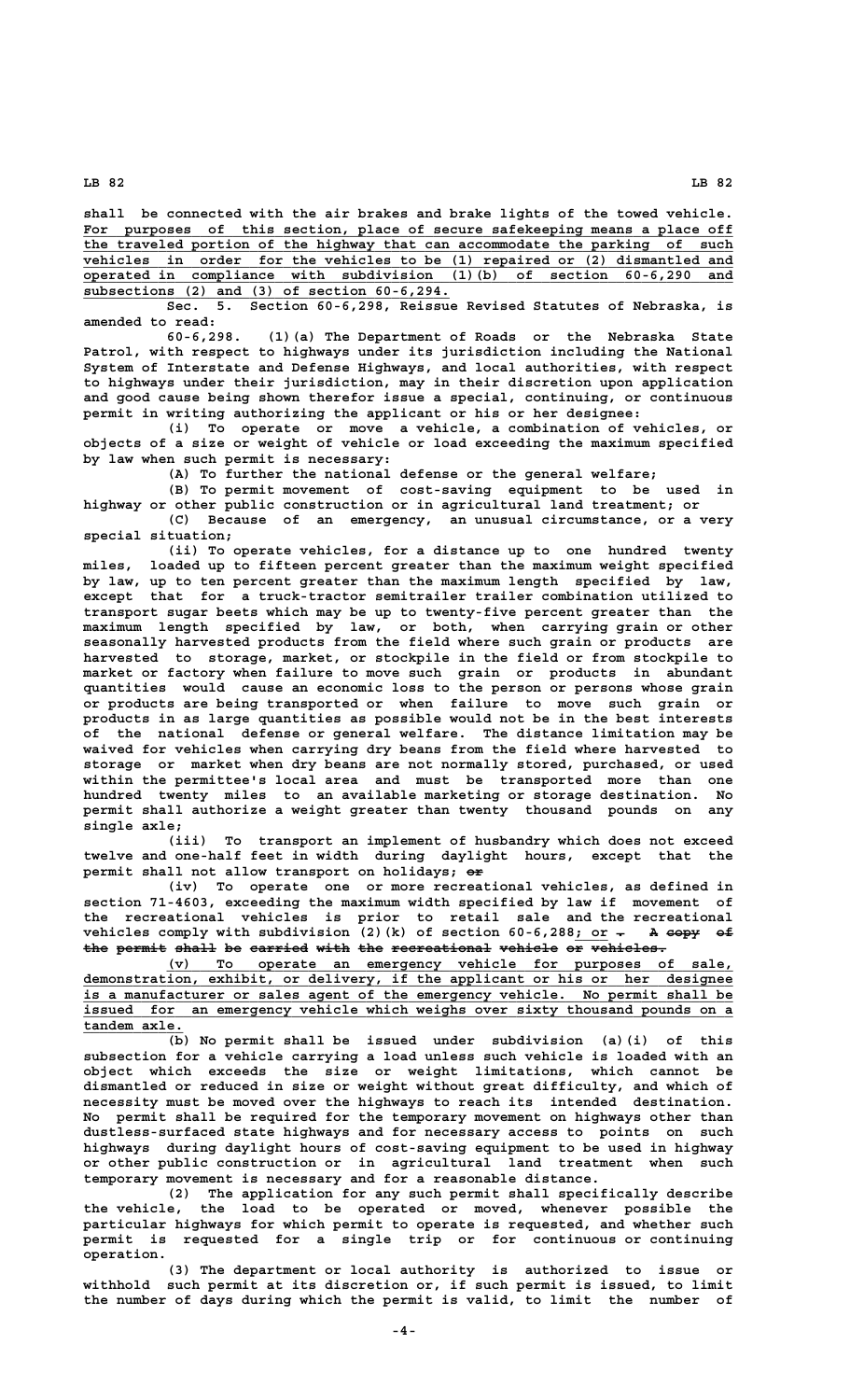**trips, to establish seasonal or other time limitations within which the vehicles described may be operated on the highways indicated, or to issue a continuous or continuing permit for use on all highways, including the National System of Interstate and Defense Highways. The permits are subject to reasonable conditions as to periodic renewal of such permit and as to operation or movement of such vehicles. The department or local authority may otherwise limit or prescribe conditions of operation of such vehicle or vehicles, when necessary to assure against undue damage to the road foundations, surfaces, or structures or undue danger to the public safety. The department or local authority may require such undertaking or other security as may be deemed necessary to compensate for any injury to any roadway or road structure.**

**(4) Every such permit shall be carried in the vehicle to which it refers and shall be open to inspection by any peace officer, carrier enforcement officer, or authorized agent of any authority granting such permit. Each such permit shall state the maximum weight permissible on a single axle or combination of axles and the total gross weight allowed. No person shall violate any of the terms or conditions of such special permit. In case of any violation, the permit shall be deemed automatically revoked and the penalty of the original limitations shall be applied unless:**

**(a) The violation consists solely of exceeding the size or weight specified by the permit, in which case only the penalty of the original size or weight limitation exceeded shall be applied; or**

**(b) The total gross load is within the maximum authorized by the permit, no axle is more than ten percent in excess of the maximum load for such axle or group of axles authorized by the permit, and such load can be shifted to meet the weight limitations of wheel and axle loads authorized by such permit. Such shift may be made without penalty if it is made at the state or commercial scale designated in the permit. The vehicle may travel from its point of origin to such designated scale without penalty, and a scale ticket from such scale, showing the vehicle to be properly loaded and within the gross and axle weights authorized by the permit, shall be reasonable evidence of compliance with the terms of the permit.**

**(5) The department or local authority issuing a permit as provided in this section may adopt and promulgate rules and regulations with respect to the issuance of permits provided for in this section.**

**(6) The department shall make available applications for permits authorized pursuant to subdivisions (1)(a)(ii) and (1)(a)(iii) of this section in the office of each county treasurer. The department may make available applications for all other permits authorized by this section to the office of the county treasurer and may make available applications for all permits authorized by this section to any other location chosen by the department.**

**(7) The department or local authority issuing a permit may require a permit fee of not to exceed twenty-five dollars, except that:**

**(a) The fee for a continuous or continuing permit may not exceed twenty-five dollars for a ninety-day period, fifty dollars for a one-hundred-eighty-day period, or one hundred dollars for a one-year period; and**

**(b) The fee for permits issued pursuant to subdivision (1)(a)(ii) of this section shall be twenty-five dollars for a thirty-day permit and fifty dollars for a sixty-day permit. Permits issued pursuant to such subdivision shall be valid for thirty days or sixty days and shall be renewable for a total number of days not to exceed one hundred and twenty days per year.**

**A vehicle or combination of vehicles for which an application for a permit is requested pursuant to this section shall be registered under section 60-331 or 60-356 for the maximum gross vehicle weight that is permitted pursuant to section 60-6,294 before a permit shall be issued.**

**Sec. 6. Section 60-2404, Reissue Revised Statutes of Nebraska, is amended to read:**

**60-2404. A motor vehicle towed away under sections 60-2401 to** 60-2411, which is not claimed by the owner within one hundred eighty ninety  **————— \_\_\_\_\_\_\_\_\_\_\_\_\_\_\_\_\_\_\_\_\_\_\_\_\_\_\_\_\_\_\_\_\_\_\_\_\_\_ days after towing, is subject to liens lien and disposition under Chapter 52,** article 6, by the person who towed the vehicle<sub>1</sub> under Chapter 52, article 6.

**Sec. 7. Section 60-2410, Reissue Revised Statutes of Nebraska, is amended to read:**

 **\_\_\_ 60-2410. (1) The owner or other person lawfully entitled to the possession of any vehicle towed or stored shall be charged with the reasonable cost of towing and storage fees. Any such towing or storage fee shall be a** lien upon the vehicle under Chapter 52, article 6, and, except as provided in  **\_\_\_\_\_\_\_\_\_\_\_\_\_\_\_\_\_\_\_\_\_\_\_\_\_\_\_\_\_\_\_\_\_\_\_\_\_\_\_\_ subsection (3) of this section, shall be prior to all other claims. Any person towing or storing a vehicle shall be entitled to may retain possession ————— —— ———————— —— \_\_\_ \_\_\_\_\_\_\_\_\_\_\_\_\_\_\_\_\_\_\_\_\_\_\_\_\_\_\_\_\_\_\_\_\_\_ of such vehicle until such charges are paid or, after ninety days, may dispose**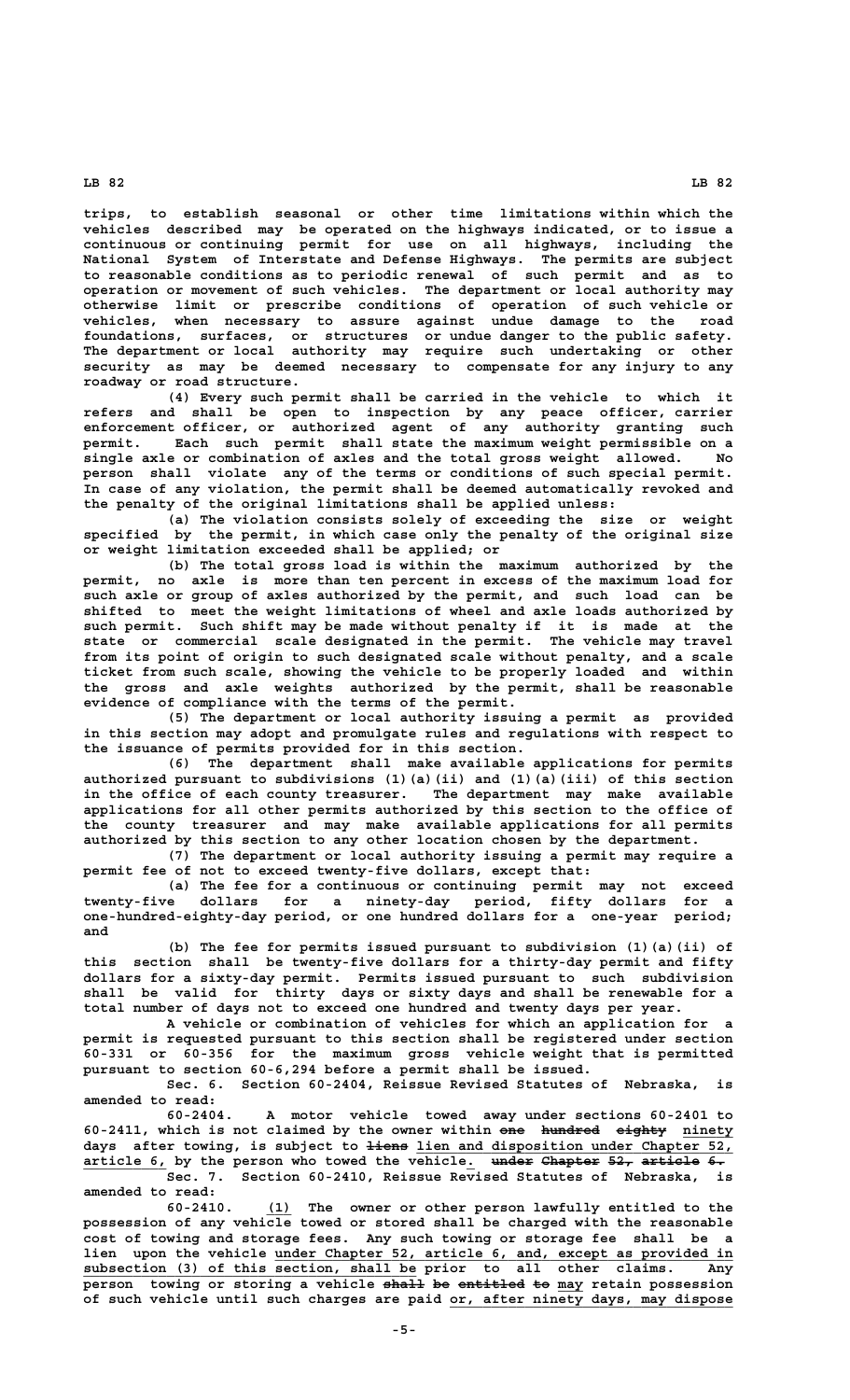**\_\_\_\_\_\_\_\_\_\_\_\_\_\_\_\_\_\_\_\_\_\_\_\_\_\_\_\_\_\_\_\_\_\_\_ of such vehicle to satisfy the lien. The lien provided for in this section shall not apply to the contents of any vehicle.**

 **\_\_\_\_\_\_\_\_\_\_\_\_\_\_\_\_\_\_\_\_\_\_\_\_\_\_\_\_\_\_\_\_\_\_\_\_\_\_\_\_\_\_\_\_\_\_\_\_\_\_\_\_\_\_\_\_\_\_\_\_\_\_\_\_\_\_\_\_ (2) The person towing the motor vehicle shall, within thirty days \_\_\_\_\_\_\_\_\_\_\_\_\_\_\_\_\_\_\_\_\_\_\_\_\_\_\_\_\_\_\_\_\_\_\_\_\_\_\_\_\_\_\_\_\_\_\_\_\_\_\_\_\_\_\_\_\_\_\_\_\_\_\_\_\_\_\_\_\_\_\_\_\_\_\_\_\_\_ after towing, notify any lienholder appearing on the certificate of title of \_\_\_\_\_\_\_\_\_\_\_\_\_\_\_\_\_\_\_\_\_\_\_\_\_\_\_\_\_\_\_\_\_\_\_\_\_\_\_\_\_\_\_\_\_\_\_\_\_\_\_\_\_\_\_\_\_\_\_\_\_\_\_\_\_\_\_\_\_\_\_\_\_\_\_\_\_\_ the motor vehicle and the owner of the motor vehicle of the towing of the** motor vehicle. The notice shall be sent by certified mail, return receipt  **\_\_\_\_\_\_\_\_\_\_\_\_\_\_\_\_\_\_\_\_\_\_\_\_\_\_\_\_\_\_\_\_\_\_\_\_\_\_\_\_\_\_\_\_\_\_\_\_\_\_\_\_\_\_\_\_\_\_\_\_\_\_\_\_\_\_\_\_\_\_\_\_\_\_\_\_\_\_ requested, to the last-known address of the lienholder and owner of the motor \_\_\_\_\_\_\_\_\_\_\_\_\_\_\_\_\_\_\_\_\_\_\_\_\_\_\_\_\_\_\_\_\_\_\_ vehicle. The notice shall contain:**

 **\_\_\_\_\_\_\_\_\_\_\_\_\_\_\_\_\_\_\_\_\_\_\_\_\_\_\_\_\_\_\_\_\_\_\_\_\_\_\_\_\_\_\_\_\_\_\_\_\_\_\_\_\_\_\_\_\_\_\_\_\_\_\_\_\_\_\_\_ (a) The make, model, color, year, and vehicle identification number \_\_\_\_\_\_\_\_\_\_\_\_\_\_\_\_\_\_\_\_\_ of the motor vehicle;**

 **\_\_\_\_\_\_\_\_\_\_\_\_\_\_\_\_\_\_\_\_\_\_\_\_\_\_\_\_\_\_\_\_\_\_\_\_\_\_\_\_\_\_\_\_\_\_\_\_\_\_\_\_\_\_\_\_\_\_\_\_\_\_\_\_\_\_\_\_ (b) The name, address, and telephone number of the person who towed \_\_\_\_\_\_\_\_\_\_\_\_\_\_\_\_\_\_ the motor vehicle;**

 **\_\_\_\_\_\_\_\_\_\_\_\_\_\_\_\_\_\_\_\_\_\_\_ (c) The date of towing;**

 **\_\_\_\_\_\_\_\_\_\_\_\_\_\_\_\_\_\_\_\_\_\_\_\_\_\_\_\_\_\_\_\_\_\_\_\_\_\_\_\_\_\_\_\_\_\_\_\_\_\_\_\_\_\_\_\_\_\_\_\_\_\_\_\_\_\_\_\_ (d) The daily storage fee and the storage fee accrued as of the date \_\_\_\_\_\_\_\_\_\_\_\_\_\_\_\_\_\_\_\_\_\_\_\_ of the notification; and**

 **\_\_\_\_\_\_\_\_\_\_\_\_\_\_\_\_\_\_\_\_\_\_\_\_\_\_\_\_\_\_\_\_\_\_\_\_\_\_\_\_\_\_\_\_\_\_\_\_\_\_\_\_\_\_\_\_\_\_\_\_\_\_\_\_\_\_\_\_ (e) A statement that the motor vehicle is subject to lien and \_\_\_\_\_\_\_\_\_\_\_\_\_\_\_\_\_\_\_\_\_\_\_\_\_\_\_\_\_\_\_\_\_\_\_\_\_\_\_\_\_\_\_\_\_\_\_\_\_\_\_\_\_\_\_\_\_\_\_\_\_\_\_\_\_\_\_\_\_\_\_\_\_\_\_\_\_\_ disposition by sale or other manner ninety days after the date of towing under \_\_\_\_\_\_\_\_\_\_\_\_\_\_\_\_\_\_\_\_\_\_ Chapter 52, article 6.**

 **\_\_\_\_\_\_\_\_\_\_\_\_\_\_\_\_\_\_\_\_\_\_\_\_\_\_\_\_\_\_\_\_\_\_\_\_\_\_\_\_\_\_\_\_\_\_\_\_\_\_\_\_\_\_\_\_\_\_\_\_\_\_\_\_\_\_\_\_ (3) Failure to provide notice as prescribed in subsection (2) of \_\_\_\_\_\_\_\_\_\_\_\_\_\_\_\_\_\_\_\_\_\_\_\_\_\_\_\_\_\_\_\_\_\_\_\_\_\_\_\_\_\_\_\_\_\_\_\_\_\_\_\_\_\_\_\_\_\_\_\_\_\_\_\_\_\_\_\_\_\_\_\_\_\_\_\_\_\_ this section shall result in the lien of the person who towed the motor \_\_\_\_\_\_\_\_\_\_\_\_\_\_\_\_\_\_\_\_\_\_\_\_\_\_\_\_\_\_\_\_\_\_\_\_\_\_\_\_\_\_\_\_\_\_\_\_\_\_\_\_\_\_\_\_\_\_\_\_\_\_\_\_\_\_\_\_\_\_\_\_\_\_\_\_\_\_ vehicle being subordinate to the lien of the lienholder appearing on the** vehicle being subordinate to the lien of the lienholder appearing on the certificate of title and render void any disposition of the motor vehicle by  **\_\_\_\_\_\_\_\_\_\_\_\_\_\_\_\_\_\_\_\_\_\_\_\_\_\_\_\_\_\_\_\_\_\_\_\_\_\_\_ the person who towed the motor vehicle.**

> **Sec. 8. Section 9-317, Uniform Commercial Code, is amended to read: 9-317. Interests that take priority over or take free of security interest or agricultural lien.**

> **(a) A security interest or agricultural lien is subordinate to the rights of:**

**(1) a person entitled to priority under section 9-322; and**

**(2) except as otherwise provided in subsection (e), a person that becomes a lien creditor before the earlier of the time:**

**(A) the security interest or agricultural lien is perfected; or (B) one of the conditions specified in section 9-203(b)(3) is met and a financing statement covering the collateral is filed.**

**(b) Except as otherwise provided in subsection (e), a buyer, other than a secured party, of tangible chattel paper, documents, goods, instruments, or a security certificate takes free of a security interest or agricultural lien if the buyer gives value and receives delivery of the collateral without knowledge of the security interest or agricultural lien and before it is perfected.**

**(c) Except as otherwise provided in subsection (e), a lessee of goods takes free of a security interest or agricultural lien if the lessee gives value and receives delivery of the collateral without knowledge of the security interest or agricultural lien and before it is perfected.**

**(d) A licensee of a general intangible or a buyer, other than a secured party, of accounts, electronic chattel paper, general intangibles, or investment property other than a certificated security takes free of a security interest if the licensee or buyer gives value without knowledge of the security interest and before it is perfected.**

**(e) Except as otherwise provided in sections 9-320 and 9-321, if a person files a financing statement with respect to a purchase-money security —————— \_\_\_\_\_\_ interest before or within twenty thirty days after the debtor receives delivery of the collateral, the security interest takes priority over the rights of a buyer, lessee, or lien creditor which arise between the time the security interest attaches and the time of filing.**

**Sec. 9. Section 9-324, Uniform Commercial Code, is amended to read: 9-324. Priority of purchase-money security interests.**

**(a) Except as otherwise provided in subsection (g), a perfected purchase-money security interest in goods other than inventory or livestock has priority over a conflicting security interest in the same goods, and, except as otherwise provided in section 9-327, a perfected security interest in its identifiable proceeds also has priority, if the purchase-money security interest is perfected when the debtor receives possession of the collateral or —————— \_\_\_\_\_\_ within twenty thirty days thereafter.**

**(b) Subject to subsection (c) and except as otherwise provided in subsection (g), a perfected purchase-money security interest in inventory has priority over a conflicting security interest in the same inventory, has priority over a conflicting security interest in chattel paper or an instrument constituting proceeds of the inventory and in proceeds of the chattel paper, if so provided in section 9-330, and, except as otherwise provided in section 9-327, also has priority in identifiable cash proceeds of the inventory to the extent the identifiable cash proceeds are received on or**